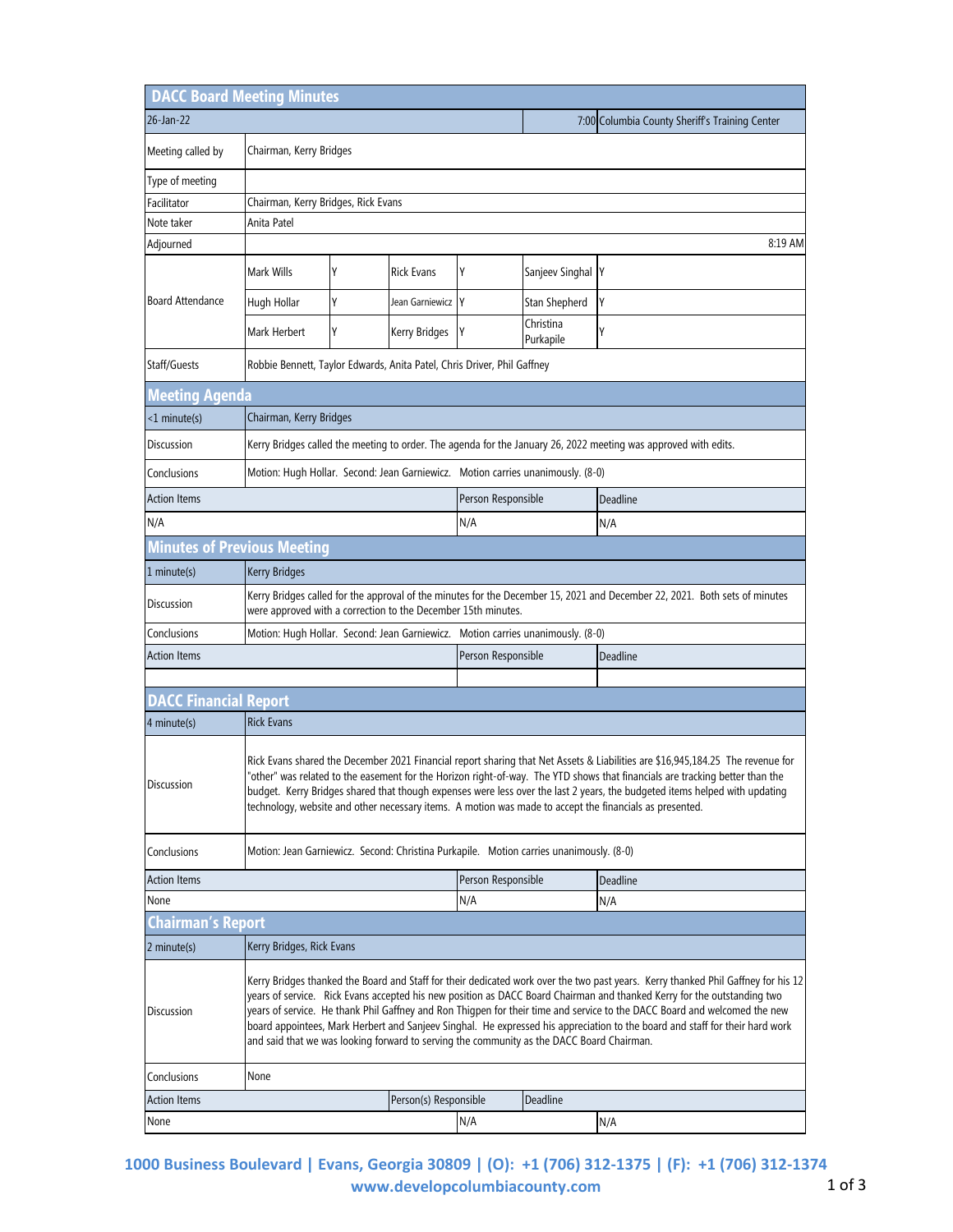| <b>DACC Committee Reports</b>      |                                                                                                                                                                                                                                                                                                                                                                                                                                                                                                                                                                                                                                                                                                                                                                                                                                                                                                                                                                                                                                                                                                                                                                                                                                                                                                                                                                                                                                                                                                                                                                                                                                                                                                                                                                                 |                    |     |          |     |  |  |  |  |
|------------------------------------|---------------------------------------------------------------------------------------------------------------------------------------------------------------------------------------------------------------------------------------------------------------------------------------------------------------------------------------------------------------------------------------------------------------------------------------------------------------------------------------------------------------------------------------------------------------------------------------------------------------------------------------------------------------------------------------------------------------------------------------------------------------------------------------------------------------------------------------------------------------------------------------------------------------------------------------------------------------------------------------------------------------------------------------------------------------------------------------------------------------------------------------------------------------------------------------------------------------------------------------------------------------------------------------------------------------------------------------------------------------------------------------------------------------------------------------------------------------------------------------------------------------------------------------------------------------------------------------------------------------------------------------------------------------------------------------------------------------------------------------------------------------------------------|--------------------|-----|----------|-----|--|--|--|--|
| 17 minute(s)                       | Phil Gaffney, Taylor Edwards, Jean Garniewicz, Stan Shepherd                                                                                                                                                                                                                                                                                                                                                                                                                                                                                                                                                                                                                                                                                                                                                                                                                                                                                                                                                                                                                                                                                                                                                                                                                                                                                                                                                                                                                                                                                                                                                                                                                                                                                                                    |                    |     |          |     |  |  |  |  |
| Discussion                         | Existing Business & Workforce Development Committee<br>Phil Gaffney thanked Taylor for her hard work on Existing Industry. Taylor shared that the committee discussed the<br>BeProBeProud initiative and partnerships to support this effort. Taylor gave an update on the Teachers in Business program.<br>She also shared that existing industry meetings were virtual and many experienced double digit expansions. Kerry shared that<br>there was good feedback around the state for BeProBeProud.<br>Nominating Committee<br>Jean Garniewicz shared that the new slate of officers for the Executive Committee would be Rick Evans as DACC Chairman, Hugh<br>Hollar as Vice-Chair, Kerry Bridges as Secretary and Christina Purkapile as Treasurer.<br><b>Property Committee</b><br>Stan Shepherd shared that the Property Committee met on January 14, 2022 and shared updates on White Oak Phase 2, plats                                                                                                                                                                                                                                                                                                                                                                                                                                                                                                                                                                                                                                                                                                                                                                                                                                                                |                    |     |          |     |  |  |  |  |
| Conclusions                        | and unusable land. General information on the Chesterfield development outside Gate 6 was also shared.<br>A motion was made to accept this new slate of officers for the DACC Executive Committee as presented by the Nominating<br>Committee. Motion: Jean Garniewicz. Second: Mark Herbert. Motion carries unanimously (8-0).                                                                                                                                                                                                                                                                                                                                                                                                                                                                                                                                                                                                                                                                                                                                                                                                                                                                                                                                                                                                                                                                                                                                                                                                                                                                                                                                                                                                                                                 |                    |     |          |     |  |  |  |  |
| <b>Action Items</b>                |                                                                                                                                                                                                                                                                                                                                                                                                                                                                                                                                                                                                                                                                                                                                                                                                                                                                                                                                                                                                                                                                                                                                                                                                                                                                                                                                                                                                                                                                                                                                                                                                                                                                                                                                                                                 | Person Responsible |     | Deadline |     |  |  |  |  |
| None                               |                                                                                                                                                                                                                                                                                                                                                                                                                                                                                                                                                                                                                                                                                                                                                                                                                                                                                                                                                                                                                                                                                                                                                                                                                                                                                                                                                                                                                                                                                                                                                                                                                                                                                                                                                                                 |                    | N/A |          | N/A |  |  |  |  |
|                                    | <b>Economic Development Update</b>                                                                                                                                                                                                                                                                                                                                                                                                                                                                                                                                                                                                                                                                                                                                                                                                                                                                                                                                                                                                                                                                                                                                                                                                                                                                                                                                                                                                                                                                                                                                                                                                                                                                                                                                              |                    |     |          |     |  |  |  |  |
| 22 minute(s)                       | Robbie Bennett                                                                                                                                                                                                                                                                                                                                                                                                                                                                                                                                                                                                                                                                                                                                                                                                                                                                                                                                                                                                                                                                                                                                                                                                                                                                                                                                                                                                                                                                                                                                                                                                                                                                                                                                                                  |                    |     |          |     |  |  |  |  |
| <b>Discussion</b>                  | Robbie Bennett shared the following updates:<br>- Trees planted around White Oak sign at the entrance, landscaping work being completed<br>County will install and do the contract work on the streets for Phase 2<br>- Master-Planning still underway including a secondary access for White Oak Business Park<br>- TIA meeting today to find a resolution to the bottleneck that is occurring at the exit. Currently Amazon is paying for the<br>deputies at the exit as construction continues on the bridge.<br>NextSite is working with development partners on their next round of planning<br>Robbie and Taylor are working with Grovetown on their TAD/redevelopment plans<br>Existing Industry businesses continue to face staffing issues<br>Masters - Planning is underway utilizing safety protocols for Covid 19<br>Currently there are 47 active projects & leads, \$6.5 Billion & 2600 jobs<br>RSA is post-poned to June due to rise in cases<br>- GEDA - Robbie shared that 2 bills were submitted - GS 923 (cap on per diem expenses) and HD 924( Requirement to report<br>incentives to BOE before project announcements for confidentiality). There was also discussion in regards to ethics violations<br>and removal from Board by Governor due to ethics violation. These issues were prompted by the Dekalb/Fulton County<br>investigation.<br>The GEDA Development Authority Exec. committee is working with Cornerstone (contracted by GEDA as lobbyist).<br>Taylor Edwards shared the following marketing update:<br>- The edits to the fold-out brochure are being finalized and this brochure is being digitized.<br>- 50th Anniversary timeline wall applique edits are now complete<br>- Campaign advertisement for Orange 142 is being reviewed. |                    |     |          |     |  |  |  |  |
| Conclusions                        | None                                                                                                                                                                                                                                                                                                                                                                                                                                                                                                                                                                                                                                                                                                                                                                                                                                                                                                                                                                                                                                                                                                                                                                                                                                                                                                                                                                                                                                                                                                                                                                                                                                                                                                                                                                            |                    |     |          |     |  |  |  |  |
| <b>Action Items</b>                |                                                                                                                                                                                                                                                                                                                                                                                                                                                                                                                                                                                                                                                                                                                                                                                                                                                                                                                                                                                                                                                                                                                                                                                                                                                                                                                                                                                                                                                                                                                                                                                                                                                                                                                                                                                 | Person Responsible |     | Deadline |     |  |  |  |  |
| None<br><b>Old Business</b>        |                                                                                                                                                                                                                                                                                                                                                                                                                                                                                                                                                                                                                                                                                                                                                                                                                                                                                                                                                                                                                                                                                                                                                                                                                                                                                                                                                                                                                                                                                                                                                                                                                                                                                                                                                                                 |                    | N/A |          | N/A |  |  |  |  |
| $0$ minute(s)                      | None                                                                                                                                                                                                                                                                                                                                                                                                                                                                                                                                                                                                                                                                                                                                                                                                                                                                                                                                                                                                                                                                                                                                                                                                                                                                                                                                                                                                                                                                                                                                                                                                                                                                                                                                                                            |                    |     |          |     |  |  |  |  |
| Discussion                         | None                                                                                                                                                                                                                                                                                                                                                                                                                                                                                                                                                                                                                                                                                                                                                                                                                                                                                                                                                                                                                                                                                                                                                                                                                                                                                                                                                                                                                                                                                                                                                                                                                                                                                                                                                                            |                    |     |          |     |  |  |  |  |
|                                    |                                                                                                                                                                                                                                                                                                                                                                                                                                                                                                                                                                                                                                                                                                                                                                                                                                                                                                                                                                                                                                                                                                                                                                                                                                                                                                                                                                                                                                                                                                                                                                                                                                                                                                                                                                                 |                    |     |          |     |  |  |  |  |
| Conclusions<br><b>Action Items</b> | None                                                                                                                                                                                                                                                                                                                                                                                                                                                                                                                                                                                                                                                                                                                                                                                                                                                                                                                                                                                                                                                                                                                                                                                                                                                                                                                                                                                                                                                                                                                                                                                                                                                                                                                                                                            | Person Responsible |     | Deadline |     |  |  |  |  |
|                                    |                                                                                                                                                                                                                                                                                                                                                                                                                                                                                                                                                                                                                                                                                                                                                                                                                                                                                                                                                                                                                                                                                                                                                                                                                                                                                                                                                                                                                                                                                                                                                                                                                                                                                                                                                                                 |                    | N/A |          |     |  |  |  |  |
| None                               |                                                                                                                                                                                                                                                                                                                                                                                                                                                                                                                                                                                                                                                                                                                                                                                                                                                                                                                                                                                                                                                                                                                                                                                                                                                                                                                                                                                                                                                                                                                                                                                                                                                                                                                                                                                 |                    |     |          | N/A |  |  |  |  |

**1000 Business Boulevard | Evans, Georgia 30809 | (O): +1 (706) 312-1375 | (F): +1 (706) 312-1374 www.developcolumbiacounty.com** 2 of 3